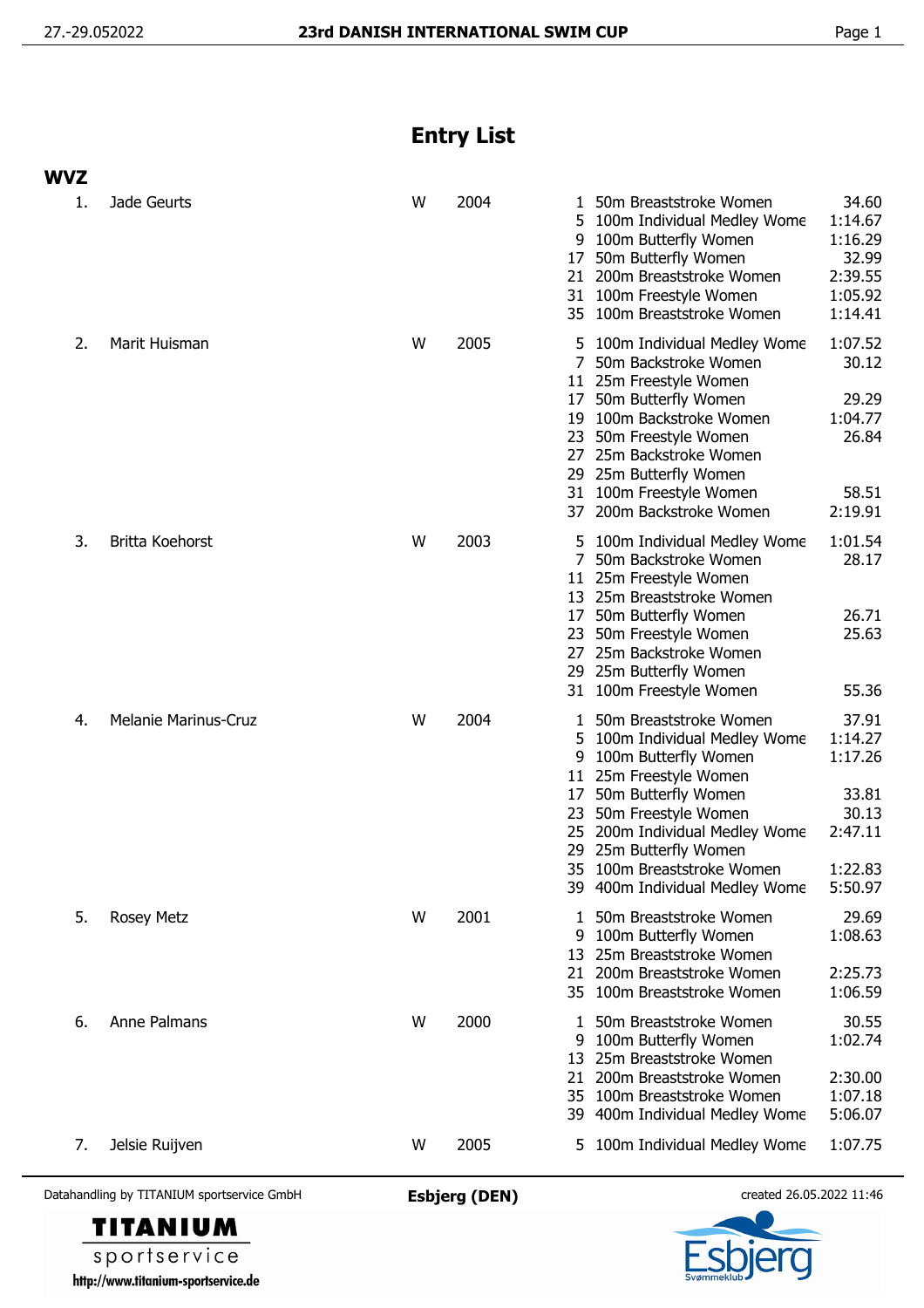## 27.-29.052022 **23rd DANISH INTERNATIONAL SWIM CUP** Page 2

| <b>WVZ</b> |                |   |      |                                        |                                                                                                                                                                                                                     |                                                              |
|------------|----------------|---|------|----------------------------------------|---------------------------------------------------------------------------------------------------------------------------------------------------------------------------------------------------------------------|--------------------------------------------------------------|
| 7.         | Jelsie Ruijven | W | 2005 | 7<br>11<br>19<br>23<br>27<br>31<br>37  | 50m Backstroke Women<br>25m Freestyle Women<br>100m Backstroke Women<br>50m Freestyle Women<br>25m Backstroke Women<br>100m Freestyle Women<br>200m Backstroke Women                                                | 30.03<br>1:06.63<br>26.55<br>58.16<br>2:25.14                |
| 8.         | Annique Rupke  | W | 2007 | 1<br>5.<br>13<br>21                    | 50m Breaststroke Women<br>100m Individual Medley Wome<br>25m Breaststroke Women<br>200m Breaststroke Women<br>25 200m Individual Medley Wome<br>31 100m Freestyle Women<br>35 100m Breaststroke Women               | 34.29<br>1:09.80<br>2:42.47<br>2:29.79<br>1:02.00<br>1:14.19 |
| 9.         | Nikita Snoeren | W | 2006 | 3<br>11<br>19<br>23<br>27<br>31<br>37  | 200m Freestyle Women<br>50m Backstroke Women<br>25m Freestyle Women<br>100m Backstroke Women<br>50m Freestyle Women<br>25m Backstroke Women<br>100m Freestyle Women<br>200m Backstroke Women                        | 2:21.06<br>32.60<br>1:09.93<br>28.46<br>1:02.79<br>2:32.45   |
| 10.        | Emma Verkuyl   | W | 2005 | 5<br>9<br>11.<br>17<br>29.<br>31<br>39 | 100m Individual Medley Wome<br>100m Butterfly Women<br>25m Freestyle Women<br>50m Butterfly Women<br>25 200m Individual Medley Wome<br>25m Butterfly Women<br>100m Freestyle Women<br>400m Individual Medley Wome   | 1:11.16<br>1:08.14<br>29.36<br>2:36.84<br>1:02.23<br>5:21.47 |
| 11.        | Ananda Wiel    | W | 2007 | 5<br>9<br>11<br>17<br>31               | 100m Individual Medley Wome<br>100m Butterfly Women<br>25m Freestyle Women<br>50m Butterfly Women<br>25 200m Individual Medley Wome<br>29 25m Butterfly Women<br>100m Freestyle Women<br>35 100m Breaststroke Women | 1:10.41<br>1:07.20<br>29.88<br>2:30.68<br>1:01.42<br>1:18.95 |
| 12.        | Pepijn Egmond  | М | 2004 | 6<br>10                                | 100m Individual Medley Men<br>100m Butterfly Men<br>12 25m Freestyle Men<br>18 50m Butterfly Men<br>26 200m Individual Medley Men<br>30 25m Butterfly Men<br>34 200m Butterfly Men<br>40 400m Individual Medley Men | 1:02.96<br>59.44<br>26.88<br>2:15.54<br>2:17.36<br>5:02.90   |
| 13.        | Jisse Lousma   | М | 2007 |                                        | 50m Breaststroke Men<br>6 100m Individual Medley Men<br>10 100m Butterfly Men<br>12 25m Freestyle Men<br>14 25m Breaststroke Men<br>20 100m Backstroke Men<br>24 50m Freestyle Men                                  | 35.17<br>1:07.75<br>1:05.72<br>1:04.89<br>27.03              |

Datahandling by TITANIUM sportservice GmbH **Esbjerg (DEN)** created 26.05.2022 11:46



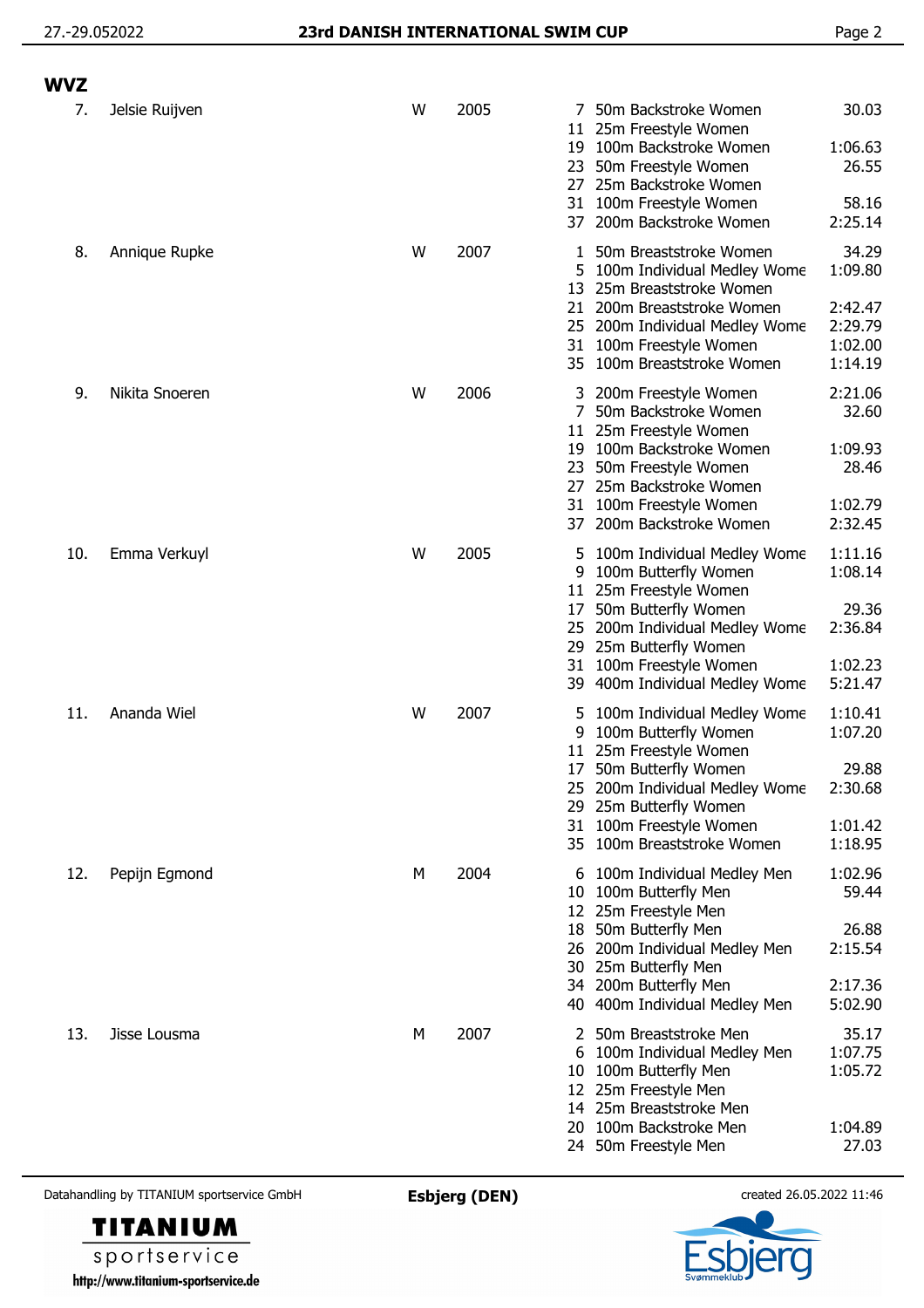| <b>WVZ</b> |                         |   |      |                                                                                                                                                                                                                                                                                                             |                                                                                         |
|------------|-------------------------|---|------|-------------------------------------------------------------------------------------------------------------------------------------------------------------------------------------------------------------------------------------------------------------------------------------------------------------|-----------------------------------------------------------------------------------------|
| 13.        | Jisse Lousma            | М | 2007 | 25m Backstroke Men<br>28<br>25m Butterfly Men<br>30<br>32 100m Freestyle Men<br>38 200m Backstroke Men                                                                                                                                                                                                      | 58.24<br>2:21.82                                                                        |
| 14.        | Sean Niewold            | M | 2002 | 2 50m Breaststroke Men<br>100m Butterfly Men<br>10 <sup>°</sup><br>12 25m Freestyle Men<br>18 50m Butterfly Men<br>24 50m Freestyle Men<br>30 25m Butterfly Men<br>32 100m Freestyle Men<br>36 100m Breaststroke Men                                                                                        | 30.82<br>52.55<br>23.37<br>22.36<br>48.70<br>1:05.98                                    |
| 15.        | Janu Nolden             | M | 2006 | 4 200m Freestyle Men<br>50m Backstroke Men<br>8<br>100m Backstroke Men<br>20<br>26 200m Individual Medley Men<br>32 100m Freestyle Men<br>38 200m Backstroke Men                                                                                                                                            | 2:14.16<br>31.33<br>1:06.21<br>2:26.99<br>59.16<br>2:21.46                              |
| 16.        | Abel Riele              | M | 2004 | 4 200m Freestyle Men<br>100m Butterfly Men<br>10.<br>14 25m Breaststroke Men<br>100m Backstroke Men<br>20<br>26 200m Individual Medley Men<br>30 25m Butterfly Men<br>32 100m Freestyle Men<br>40 400m Individual Medley Men                                                                                | 1:55.72<br>1:01.43<br>1:06.06<br>2:06.04<br>56.38<br>4:29.28                            |
| 17.        | Bjorn Rijkaart          | M | 2006 | 2 50m Breaststroke Men<br>100m Individual Medley Men<br>b<br>100m Butterfly Men<br>10<br>12 25m Freestyle Men<br>18 50m Butterfly Men<br>20 100m Backstroke Men<br>24 50m Freestyle Men<br>26 200m Individual Medley Men<br>28 25m Backstroke Men<br>32 100m Freestyle Men<br>40 400m Individual Medley Men | 33.03<br>1:03.66<br>1:01.97<br>27.60<br>1:04.03<br>25.06<br>2:18.03<br>54.50<br>5:04.87 |
| 18.        | Joost Roy van Zuydewijn | М | 2000 | 100m Individual Medley Men<br>6<br>100m Butterfly Men<br>10<br>18 50m Butterfly Men<br>22 200m Breaststroke Men<br>24 50m Freestyle Men<br>32 100m Freestyle Men<br>36 100m Breaststroke Men                                                                                                                | 59.52<br>1:02.95<br>25.86<br>2:21.39<br>24.60<br>59.59<br>1:03.20                       |
| 19.        | Daan Sonneveld          | М | 2006 | 50m Breaststroke Men<br>100m Individual Medley Men<br>6<br>50m Backstroke Men<br>12 25m Freestyle Men<br>100m Backstroke Men<br>20<br>26 200m Individual Medley Men<br>28 25m Backstroke Men<br>32 100m Freestyle Men<br>38 200m Backstroke Men                                                             | 31.47<br>59.58<br>26.51<br>56.71<br>2:10.69<br>52.88<br>2:04.29                         |

Datahandling by TITANIUM sportservice GmbH **Esbjerg (DEN)** created 26.05.2022 11:46

**TITANIUM** sportservice http://www.titanium-sportservice.de